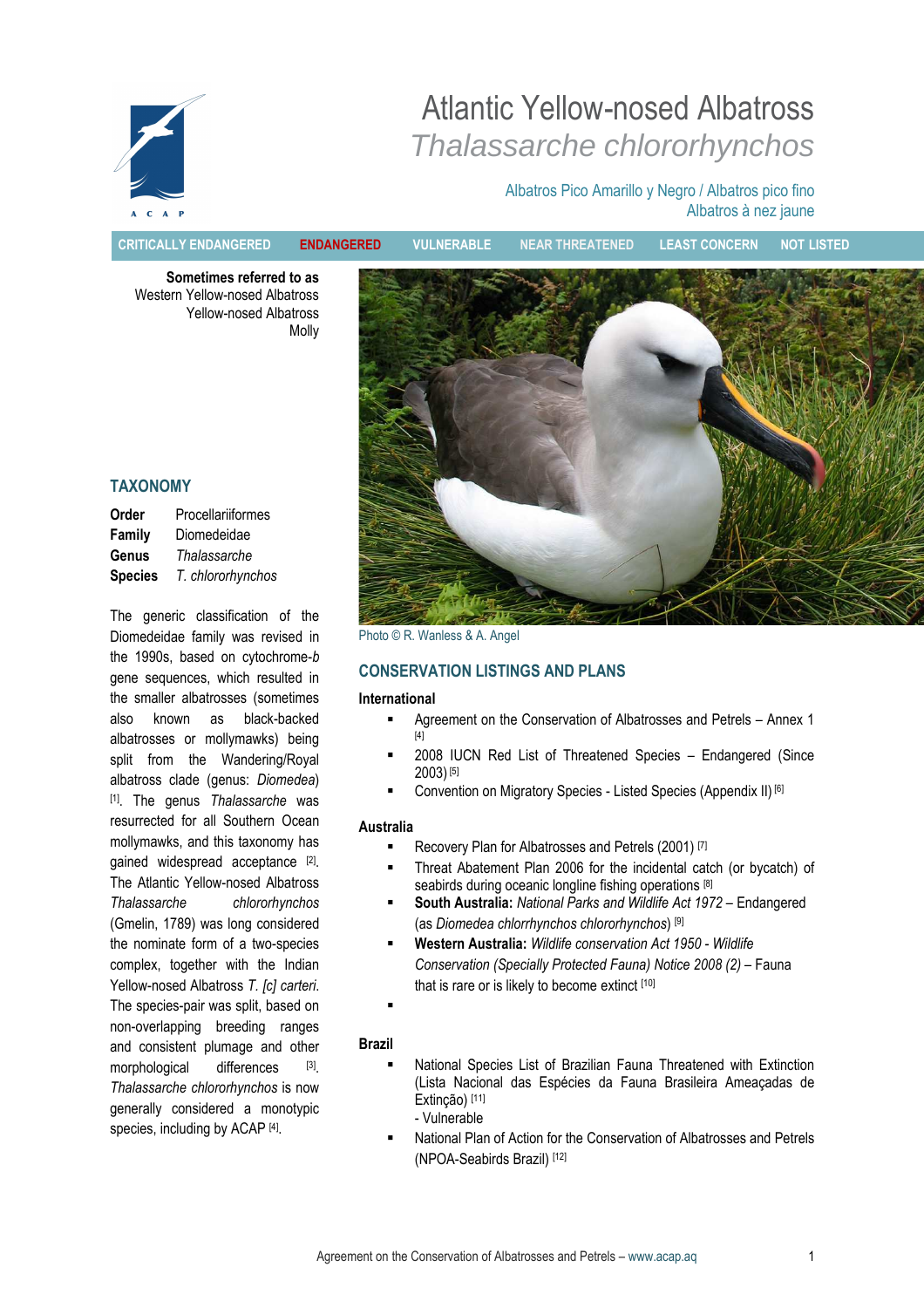## South Africa

- Sea Birds and Seals Protection Act, 1973 (Act No. 46 of 1973) (SBSPA) [13]
- Marine Living Resources Act (Act No. 18 of 1996): Policy on the Management of Seals, Seabirds and Shorebirds: 2007 [14]
- National Plan of Action (NPOA) for Reducing the Incidental Catch of Seabirds in Longline Fisheries 2008 [15]

#### Tristan da Cunha, UK Overseas Territories

The Conservation of Native Organisms and Natural Habitats (Tristan da Cunha) Ordinance 2006 [16]

#### Uruguay

 National Plan of Action for Reducing the Incidental Catch of Seabirds in Uruguayan Fisheries (PAN - Aves Marinas Uruguay) 2007 [17]

## BREEDING BIOLOGY

Thalassarche chlororhynchos is an annually breeding species. Birds arrive in the colonies in late-August or September and are present until fledging (March-April) (Table 1) [18]. Egg-laying commences in September, with hatching peaking in late-November and early-December and the chicks fledge in April [18]. The phenology is slightly delayed at Gough Island, possibly reflecting its more southerly latitude. Young birds return to breeding colonies from 5 years of age, and mean recruitment age at Gough Island was 9.7±1.5 years (range 6-13) [19]. Experienced breeders attempt to breed two out of every three years, and 95% Confidence Intervals for success ranged from 62-72% and 62-76% for Gough and Tristan da Cunha, respectively [19].

Table 1. Breeding cycle of T. chlororhynchos.



#### BREEDING STATES

Table 2. Distribution of the global T. chlororhynchos population among Parties to the Agreement.

|                          | United Kingdom |  |  |  |
|--------------------------|----------------|--|--|--|
| <b>Breeding</b><br>pairs | 100%           |  |  |  |

#### BREEDING SITES

Thalassarche chlororhynchos is endemic to the Tristan da Cunha group (Figure 1, Table 2), breeding on all four major islands (Tristan, Gough, Nightingale and Inaccessible), as well as the satellite islands of Middle and Stoltenhoff (Table 3). Because there are essentially no data for Middle and Stoltenhoff islands except for one population estimate, these are not considered in detail in this account and unless specified, are implicitly treated as part of Nightingale Island. Estimating the total breeding population is difficult because of the different times (in decades) at which different colonies have been counted, especially the largest colony on Tristan (Table 3)<sup>[20]</sup>. This problem is exacerbated by the small proportion of the total population that is counted at the largest colonies (Tristan da Cunha and Gough), increasing the uncertainty around each estimate. Indeed, the range of the Tristan estimate is much greater than the sum of all other colonies. Global population is estimated to be 50,000-80,000 individuals [21], but the methodology behind this estimate is unclear.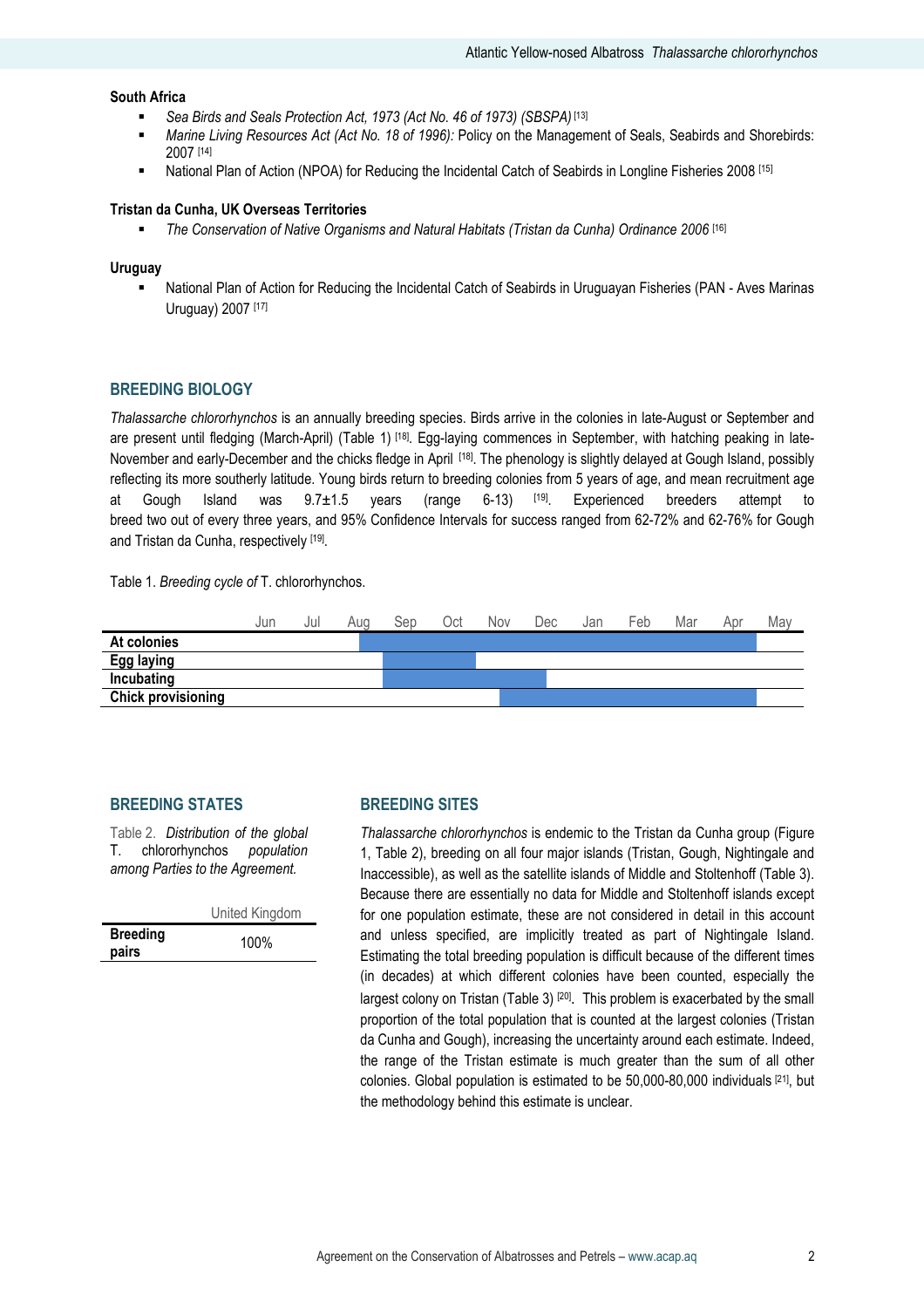Table 3. Monitoring methods and estimates of the population size (annual breeding pairs) of T. chlororhynchos for each breeding site. Table based on P. G. Ryan, Percy FitzPatrick Institute, unpublished data (Nightingale Island) and published references as indicated.

| <b>Breeding site location</b>              | <b>Jurisdiction</b> | <b>Years monitored</b>                | <b>Monitoring</b><br>method | <b>Monitoring</b><br>accuracy | <b>Annual breeding pairs</b><br>(last census) |
|--------------------------------------------|---------------------|---------------------------------------|-----------------------------|-------------------------------|-----------------------------------------------|
| Tristan da Cunha<br>37° 10'S, 012° 17'W    | United<br>Kingdom   | 1984-1992, sporadically<br>thereafter | F                           | Low                           | 16,000-30,000 (1974) <sup>[22]</sup>          |
| Inaccessible Island<br>37° 19'S, 012° 44'W | United<br>Kingdom   | 1983                                  | F                           | Low                           | 1,100 (1983) [23]                             |
| Nightingale Island<br>37° 26'S, 012° 29'W  | United              | 1950s, 1974, 2004,<br>2007            | F                           | Low                           | 4,000 (2007)                                  |
| Middle Island                              | Kingdom             | 1974                                  | F                           | Low                           | 100-200 (1974) [22]                           |
| Stoltenhof Island                          |                     | 1974                                  | F                           | Low                           | 500 (1974) [22]                               |
| <b>Gough Island</b><br>40° 21'S, 009° 53'W | United<br>Kingdom   | 1982-2008                             | F                           | Low                           | 5,300 (2001) [24]                             |



Figure 1. Location of the two breeding sites and approximate range of T. chlororhynchos with the boundaries of selected Regional Fisheries Management Organisations (RFMOs) also shown. Range is based on at-sea observations.

CCAMLR – Commission for the Conservation of Antarctic Marine Living Resources

CCSBT - Convention for the Conservation of Southern Bluefin Tuna

IATTC - Inter-American Tropical Tuna Commission

ICCAT - International Commission for the Conservation of Atlantic Tunas

IOTC - Indian Ocean Tuna Commission

WCPFC - Western and Central Pacific Fisheries Commission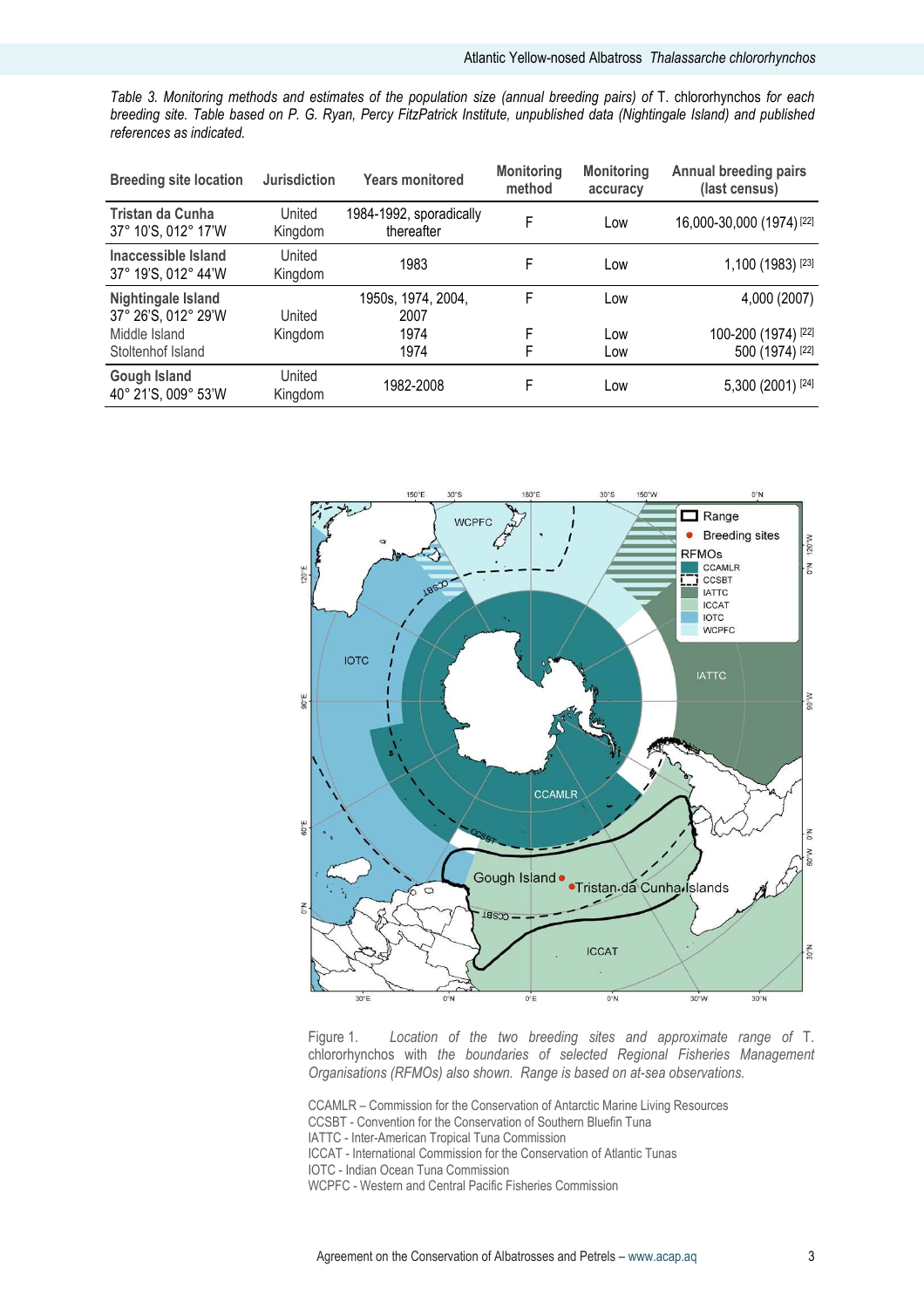## CONSERVATION LISTINGS AND PLANS FOR THE BREEDING SITES

## International

Gough Island, Inaccessible Island

- UNESCO Natural World Heritage Site the Gough Island reserve was extended to include Inaccessible Island in 2004 [25, 26]
- Ramsar Convention List of Wetlands of International Importance (inscribed 2009) [27]

## Tristan da Cunha, UK Overseas Territories

Gough Island, Inaccessible Island

- Nature Reserve The Conservation of Native Organisms and Natural Habitats (Tristan da Cunha) Ordinance 2006 [16]
- Gough Island Management Plan [28]
- **Inaccessible Island Management Plan [29]**

## POPULATION TRENDS

Trends cannot be calculated for all populations using linear regressions because of the infrequency of counts and the low proportion of the population that has been counted. Also, some colonies have only received single, fairly crude estimates. There was a suggested decrease between 1989/90 and 1999 at Inaccessible Island, although the observers noted that 1999 was possibly a poor breeding year [30]. A portion of the colony at Nightingale Island increased from 1000 pairs in 1999 to 1200 pairs in 2004 [31]. A recent, more thorough census in 2007 suggested the total island population was 4000 pairs (PG Ryan pers comm). The study colony on Gough Island, the best studied of all breeding sites, has shown a significant decrease from 1986-2001, at an annual rate of 2.3% (Table 4), and a decrease at Tristan da Cunha was similar, but nonsignificant <sup>[19]</sup>. Population models based on data up to 2001 predict a population decrease of 1–3% a year at Gough Island and 5-7% p.a. at Tristan da Cunha [19] . Of concern is the increasing proportion of new recruits in the study colony at Gough, which suggests that the observed (and modelled) decrease is real and results from low adult survival [19]. However, numbers of pairs in the study colony began to recover in the 1990s and are now back to their original size; a detailed assessment of survival and recruitment is currently underway (P.G. Ryan, pers. comm.). Although adult survival rates of T. chlororhynchos (Table 5) are lower compared to most other Thalassarche species, breeding success and juvenile survival are within the observed range for congeners [19].

| <b>Breeding site</b> | Current<br>monitoring | <b>Trend years</b>    | % average<br>change per<br>year | Trend      | % of population<br>for which trend<br>calculated |
|----------------------|-----------------------|-----------------------|---------------------------------|------------|--------------------------------------------------|
| Tristan da Cunha     | Yes                   | 1982-1999             |                                 | Decreasing | $< 1\%$                                          |
| Inaccessible Island  | No                    | 1989/90, 1999         |                                 | Decreasing |                                                  |
| Nightingale Island   | No                    | 1972-1974, 1999, 2007 |                                 | Decreasing |                                                  |
| <b>Gough Island</b>  | Yes                   | 1986-2001             | $-2.3$ [19]                     | Decreasing | c.1%                                             |

Table 4. Summary of population trend data for T. chlororhynchos at all breeding sites. Table based on Cuthbert et al. 2003 [19], Ryan and Moloney 2000 [30] and Ryan 2005 [31].

Table 5. Demographic data for T. chlororhynchos at all breeding sites. Table based on Cuthbert et al. 2003 [19] and PG Ryan unpubl data.

| <b>Breeding site</b> | <b>Mean breeding success</b><br>(±SD; Years) | Mean juvenile survival<br>$(\pm SD; Years)$ | Mean adult survival<br>$(\pm SD; Years)$ |
|----------------------|----------------------------------------------|---------------------------------------------|------------------------------------------|
| Tristan da Cunha     | 69% (±3%; 1984-1991)                         | No data                                     | 84% (±2%; 1984-1991)                     |
| Inaccessible Island  | No data                                      | No data                                     | No data                                  |
| Nightingale Island   | No data                                      | No data                                     | No data                                  |
| <b>Gough Island</b>  | 64% (±3%; 1982-2007)                         | $31\%$ ( $\pm 8\%$ ; 1982-1988)             | 92% (±1%); 1982-2001)                    |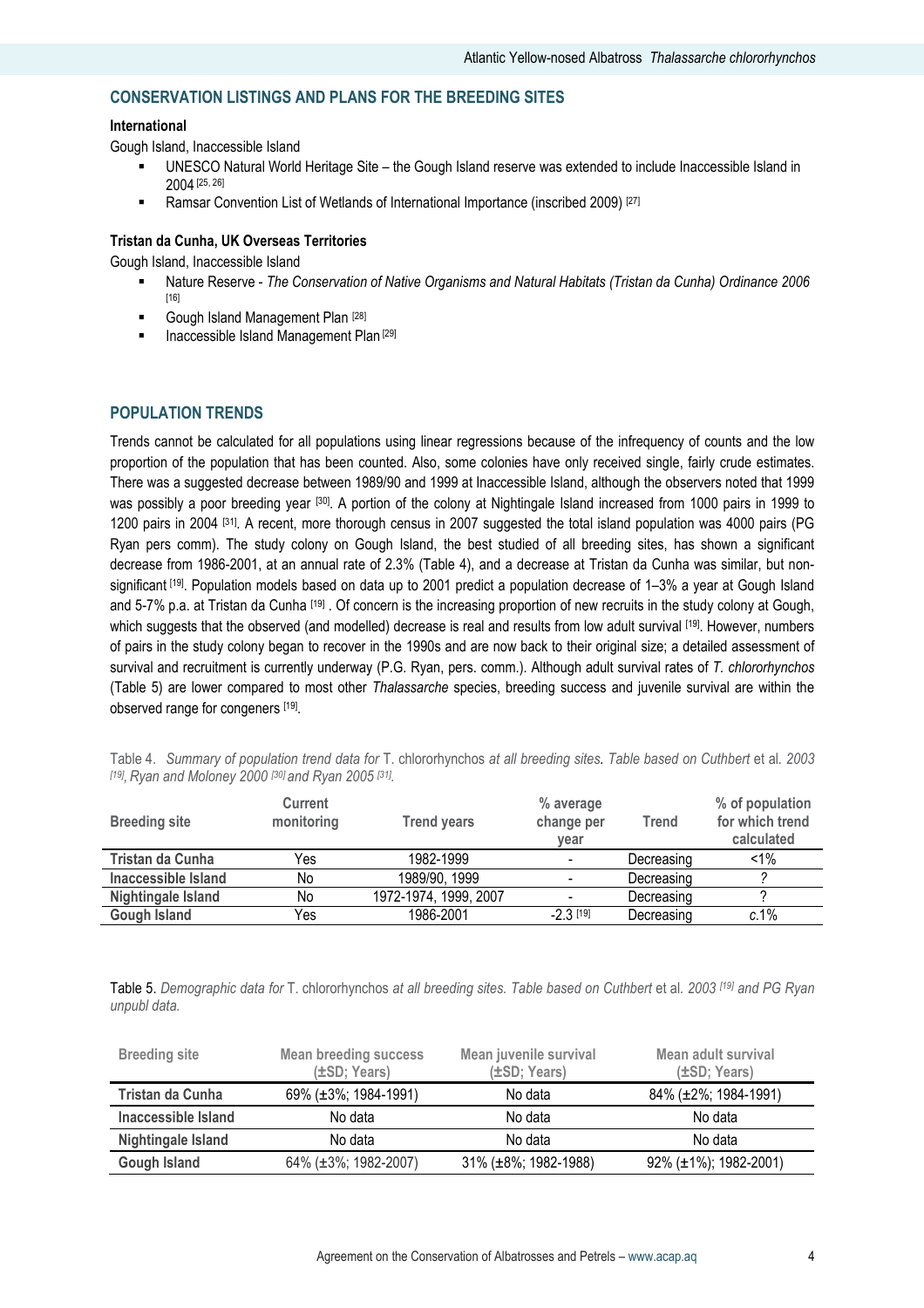## BREEDING SITES: THREATS

There are currently no known, confirmed threats to T. chlororhynchos at any breeding sites. All native organisms on the Tristan group are protected by the Tristan Conservation Ordinance of 2006 [16] .

| <b>Breeding</b><br>site | Human<br>disturbance | Human<br>take   | <b>Natural</b><br>disaster | Parasite or<br>Pathogen | <b>Habitat loss</b><br>or<br>degradation | <b>Predation</b><br>(alien<br>species) | Contamination |
|-------------------------|----------------------|-----------------|----------------------------|-------------------------|------------------------------------------|----------------------------------------|---------------|
| Tristan da              |                      |                 |                            |                         |                                          |                                        |               |
| Cunha                   | No <sup>a</sup>      | No <sup>a</sup> | No                         | No                      | No                                       | No b                                   | No            |
| <b>Inaccessible</b>     |                      |                 |                            |                         |                                          |                                        |               |
| <b>Island</b>           | No                   | No              | No                         | No                      | No                                       | No b                                   | No            |
| Nightingale             |                      |                 |                            |                         |                                          |                                        |               |
| Island                  | No                   | No              | No                         | No                      | No                                       | No b                                   | No            |
| Gough                   |                      |                 |                            |                         |                                          |                                        |               |
| Island                  | No                   | No              | No                         | No c                    | No                                       | No b                                   | No            |

Table 6. Summary of known threats causing population level changes at the breeding sites of T. chlororhynchos.

a Harvesting of chicks and adults by islanders is no longer permitted and the practice appears to have discontinued, although some poaching of eggs and chicks on Tristan may still occur<sup>[32]</sup>.

**b Tristan da Cunha has black rats** *Rattus rattus* **and house mice** *Mus musculus***, and Gough Island has house mice, both** known predators of seabird chicks, including at these two islands  $[33, 34]$ . There is, however, no evidence that T. chlororhynchos chicks are vulnerable to these introduced mammals. The other breeding sites are free of introduced mammals; Inaccessible Island no longer has feral pigs Sus scrofa, which would likely have impacted adults, chicks and eggs [29] .

c Episodic die-offs of large chicks at Gough Island and other anecdotal data are suggestive of disease, but to date investigations have been inconclusive (R. Wanless, unpublished). There is no evidence of adults being affected, unlike for T. carteri at Amsterdam Island [35].

## FORAGING ECOLOGY AND DIET

Thalassarche chlororhynchos feeds by surface-seizing and occasionally diving [36]. It also feeds in association with marine mammals or gamefish that bring baitfish to the surface <sup>[37, 38]</sup>. Thalassarche chlororhynchos is strongly attracted to fishing vessels and studies from shelf waters show scavenged food can comprise a large proportion of stomach contents [37, 39]. When not scavenging from fishing vessels its diet is dominated by pelagic fish species [37, 39]. A dietary study of beach-cast birds from Brazil (n=5) and birds caught and drowned on longline vessels off Brazil (n=21) showed fish were the dominant prey type from the former group, and cephalopods and fish were equally important in the latter [40]. The presence of demersal fish species and cephalopod species used in longline fishing, in the diets of longline-caught birds suggested that they were feeding heavily on fishery discards, which sometimes include baited hooks [40].

### MARINE DISTRIBUTION

Current information on distribution is based mostly on at-sea observations and recoveries from longline fishing operations. Thalassarche chlororhynchos is essentially confined to the South Atlantic Ocean, predominantly between 25-50°S, but, particularly for birds in their first year, extending north into coastal waters off Namibia and Angola [41] (Figure 2 ). It is present in coastal Atlantic waters year-round [32], and in southern Africa it is more common in winter [37]. There are a few records of birds seen off Australasia and a single bird collected on Middle Sister Island (Chathams) [42] [43]. GLS tracking devices deployed from Gough Island showed non-breeders concentrating in pelagic waters west of the breeding islands as well as travelling farther north in coastal waters off Angola than breeding birds (Figure 3).

Thalassarche chlororhynchos overlaps with five Regional Fisheries Management Organisations (Figure 1; Table 7), but principally the CCSBT, ICCAT and SEAFO (South East Atlantic Fishery Organisation). SEAFO is principally responsible for trawl and artisanal fisheries where albatross mortalities are not well documented, and also manages some pelagic species like the Patagonian toothfish Dissostichus eleginoides. United Kingdom, South Africa, Angola, Namibia, Brazil, Uruguay and Argentina are the main Range States for T. chlororhynchos.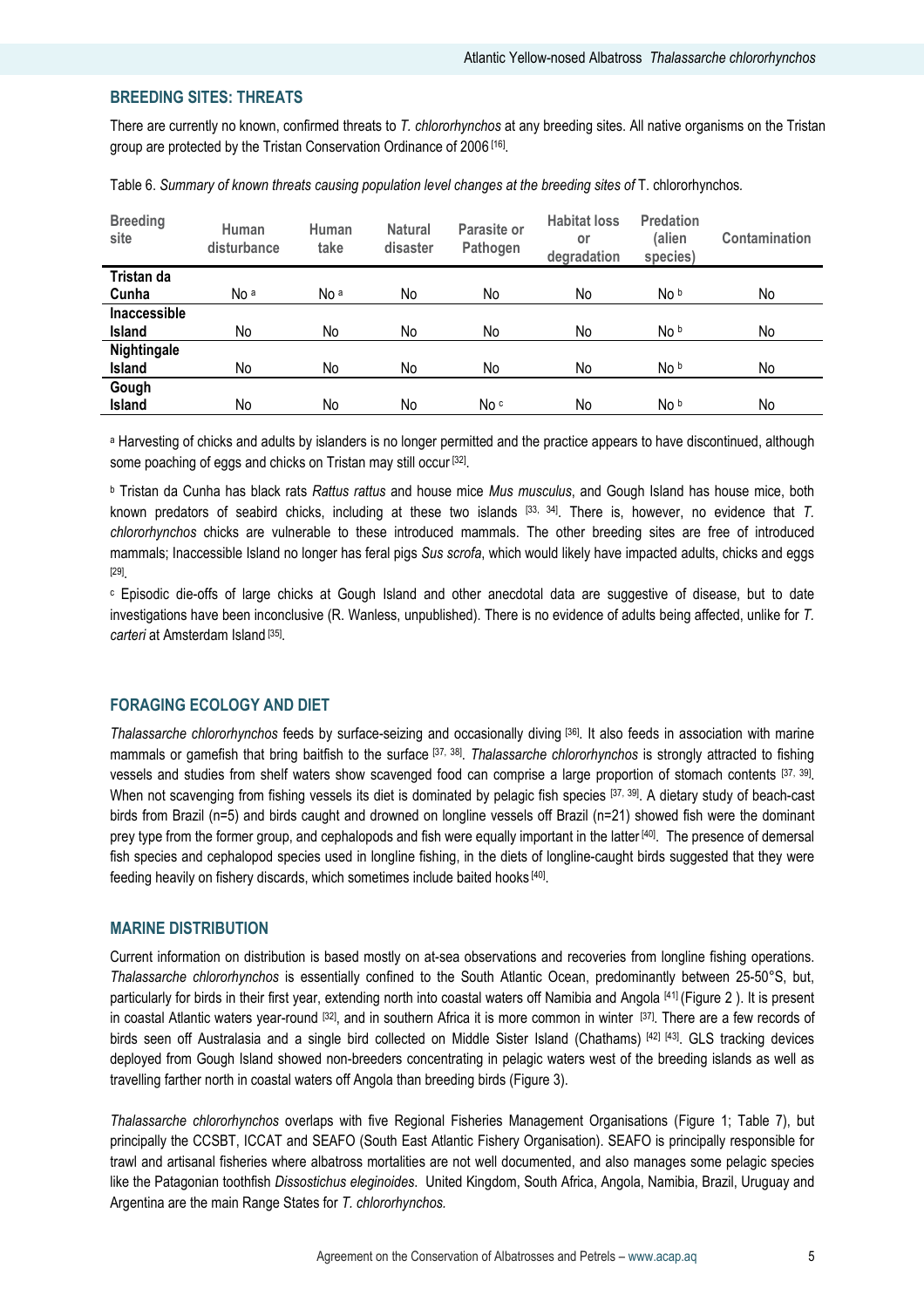Atlantic Yellow-nosed Albatross Thalassarche chlororhynchos



Figure 2. Satellite-tracking data of breeding adult T. chlororhynchos from Gough Island (Number of tracks = 74). Map based on data contributed to the BirdLife Global Procellariiform Tracking Database [44].



Figure 3. Satellite-tracking data of non-breeding adult T. chlororhynchos from Gough Island (Number of tracks = 39). Map based on data contributed to the BirdLife Global Procellariiform Tracking Database [44].

Table 7. Summary of the known ACAP Range States, non-ACAP Exclusive Economic Zones and Regional Fisheries Management Organisations that overlap with the marine distribution of T. chlororhynchos. NOTE: Full extent of foraging range for non-breeding individuals is unknown. Records of "Yellow-nosed Albatrosses" occur in several other areas but have not been attributed specifically.

|                                                                    | <b>Breeding and feeding</b><br>range         | <b>Foraging range</b><br>only                  | Few records -<br>outside core<br>foraging range |
|--------------------------------------------------------------------|----------------------------------------------|------------------------------------------------|-------------------------------------------------|
| Known ACAP Range States                                            | United Kingdom                               | Argentina<br>Brazil<br>South Africa<br>Uruguay |                                                 |
| <b>Non-ACAP Exclusive Economic Zones</b>                           |                                              | Angola<br>Namibia                              |                                                 |
| <b>Regional Fisheries Management</b><br>Organisations <sup>1</sup> | <b>CCSBT</b><br><b>ICCAT</b><br><b>SEAFO</b> | <b>IOTC</b>                                    | <b>CCAMLR</b>                                   |

<sup>1</sup> see Figure 1 and text for list of acronyms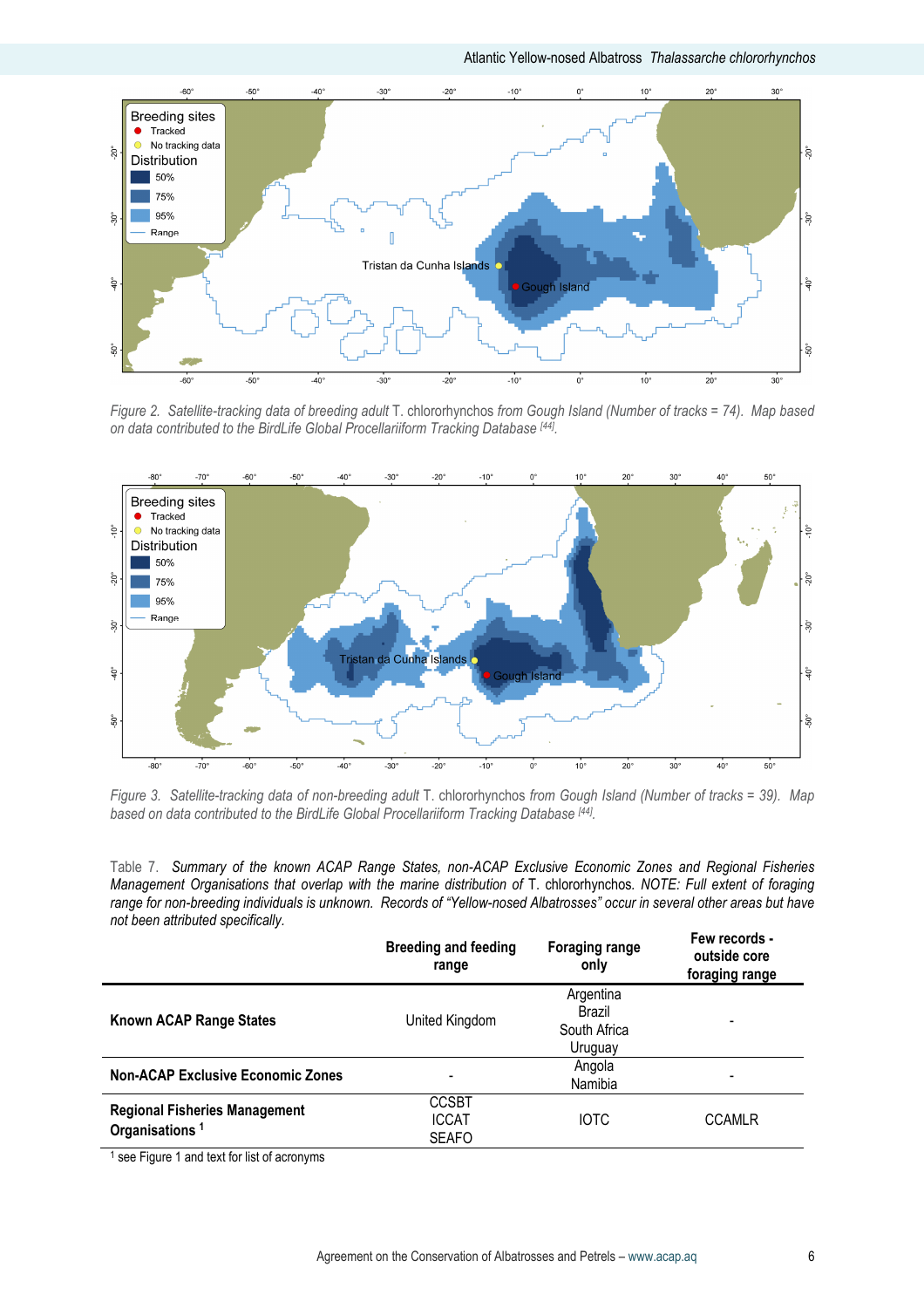## MARINE THREATS

Thalassarche chlororhynchos is very vulnerable to being caught on longlines and may drown through interactions with trawl warps, principally in waters where its range overlaps with Brazilian and southern African fisheries [12, 39, 45, 46, 47, 48] . Thalassarche chlororhynchos was estimated to be captured at a rate of 0.011 birds per 1000 hooks between 2001 and 2007 in the domestic pelagic longline fisheries targeting swordfish, tunas and sharks in Brazil's EEZ and adjacent international waters between 22 to 38°S and 26 to 53°W [49] . Thalassarche chlororhynchos is also thought to be one of the most frequently killed species in pelagic longlining and trawling operations in Namibian waters where assessments of seabird bycatch are just emerging [50, 51]. Fisheriesrelated mortality is considered to be the main cause of the observed and modelled decreases at all study colonies [19]. This is supported by a significant temporal correlation between survival of adult Tristan birds and longline fishing effort in the south Atlantic Ocean [19]. Plastic ingestion occurs, but its effects are unknown [40] .

## KEY GAPS IN SPECIES ASSESSMENT

The key conservation concern for T. chlororhynchos derives from fatal interactions with fisheries. Better compliance with regulations and mitigation measures, and more comprehensive data collection, especially with respect to illegal, unregulated and unreported fishing, would improve our understanding of the extent of this threat. More accurate census data from Tristan da Cunha would greatly improve confidence around the population estimate [21]. The juvenile survival estimates are limited and current adult survival rates are lacking.



Photo © R. Wanless & A. Angel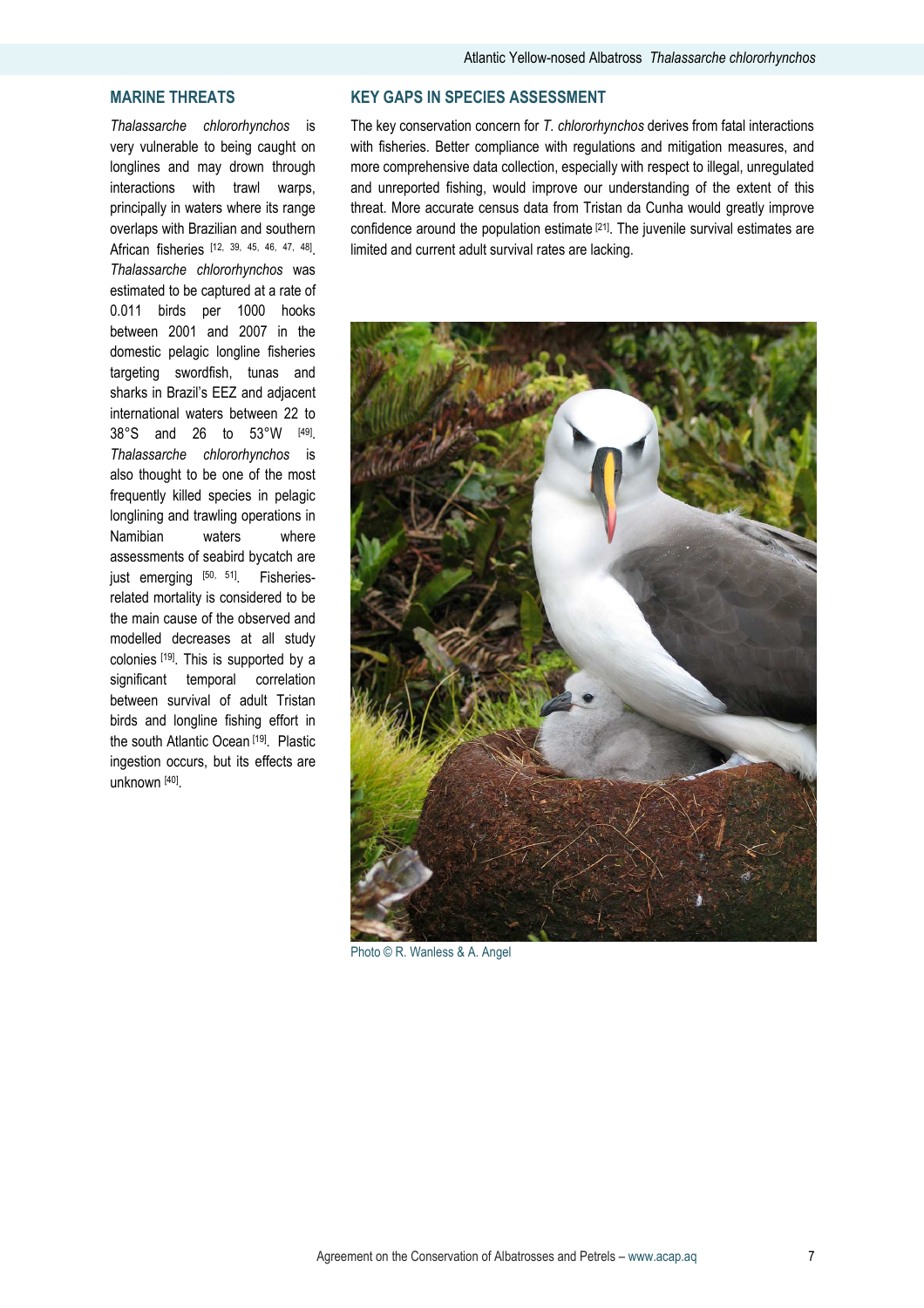## **REFERENCES**

- 1. Nunn, G.B., Cooper, J., Jouventin, O., Robertson, C.J.R., and Robertson, G.G. 1996. Evolutionary relationships among extant albatrosses (Procellariiformes: Diomedeidae) established from complete cytochrome-b gene sequences. Auk 113: 784-801.
- 2. Brooke, M.d.L., 2004. Albatrosses and petrels across the world. Oxford: Oxford University Press.
- 3. Robertson, C.J.R. and Nunn, G.B., 1998. Towards a new taxonomy for albatrosses., in Albatross biology and conservation, G. Robertson and R. Gales (Eds). Surrey Beatty and Sons: Chipping Norton. 13-19.
- 4. ACAP. Agreement on the Conservation of Albatrosses and Petrels. http://www.acap.aq. see
- 5. BirdLife International. 2008. 2008 IUCN Red List of Threatened Species. IUCN 2008 http://www.iucnredlist.org/.
- 6. Bonn. Bonn Convention (Convention on the Conservation of Migratory Species of Wild Animals). http://www.cms.int/.
- 7. Department of Environment and Heritage, 2001. Recovery Plan for<br>Albatrosses and Giant-Petrels 2001-2005. Albatrosses and Giant-Petrels 2001-2005. http://www.deh.gov.au/biodiversity/threatened/publications/recovery/alb atross/index.html
- 8. Department of Environment and Heritage. 2006. Threat Abatement Plan for the incidental catch (or bycatch) of seabirds during oceanic longline fishing operations of the contract of the contract of the contract of the contract of the contract of the contract of the contract of the contract of the contract of the contract of the contract of the contract of the cont http://www.environment.gov.au/biodiversity/threatened/tapapproved.html.
- 9. Government of South Australia. 2008. National Parks and Wildlife Act 1972.

http://www.legislation.sa.gov.au/LZ/C/A/NATIONAL%20PARKS%20AN D%20WILDLIFE%20ACT%201972.aspx

- 10. Department of Environment and Conservation. 2008. Wildlife Conservation Act 1950 - Wildlife Conservation (Specially Protected Fauna) Notice 2008(2). Western Australian Government Gazette 134: 3477-3485.
- 11. Ministério do Meio Ambiente. 2003. Lista Nacional das Espécies da Fauna Brasileira Ameaçadas de Extinção. http://www.mma.gov.br/port/sbf/fauna/index.cfm.
- 12. Neves, T., Peppes, F., and Mohr, L.V., 2006. National plan of action for the conservation of albatrosses and petrels (NPOA-Seabirds Brazil). . Threatened Species Series No. 2. 128.
- 13. South African Government Sea Birds and Seals Protection Act, S., 1973. (Act No. 46 of 1973).
- 14. 2007. South African Government Publication of Policy on the Management of Seals, Seabirds and Shorebirds. Government Gazette 510, No. 30534: 3. http://www.mcm-deat.gov.za/regulatory/
- 15. Department of Environmental Affairs and Tourism. 2008. South Africa National Plan of Action for Reducing the Incidental Catch of Seabirds in Longline Fisheries. Department of Environmental Affairs and Tourism:Cape Town. 32 pp.
- 16. Government, S.H. 2006. The Conservation of Native Organisms and Natural Habitats (Tristan da Cunha) Ordinance 2006. Saint Helena Government Gazette Extraordinary 44: 1-13.
- 17. Domingo, A., Jiménez, S., and Passadore, C., 2007. Plan de acción nacional para reducir la captura incidental de aves marinas en las pesquerías uruguayas. Dirección Nacional de Recursos Acuáticos. Montevideo. 76 http://www.dinara.gub.uy/web\_dinara/index.php?option=com\_content&vi ew=article&id=77&Itemid=111
- 18. Rowan, M.K. 1951. The Yellow-nosed albatross Diomedea chlororhynchos Gmelin, at its breeding grounds in the Tristan da Cunha group. Ostrich 22: 139-155.
- 19. Cuthbert, R., Ryan, P.G., Cooper, J., and Hilton, G. 2003. Demography and population trends of the Atlantic Yellow-Nosed albatross. The Condor 105: 439-452.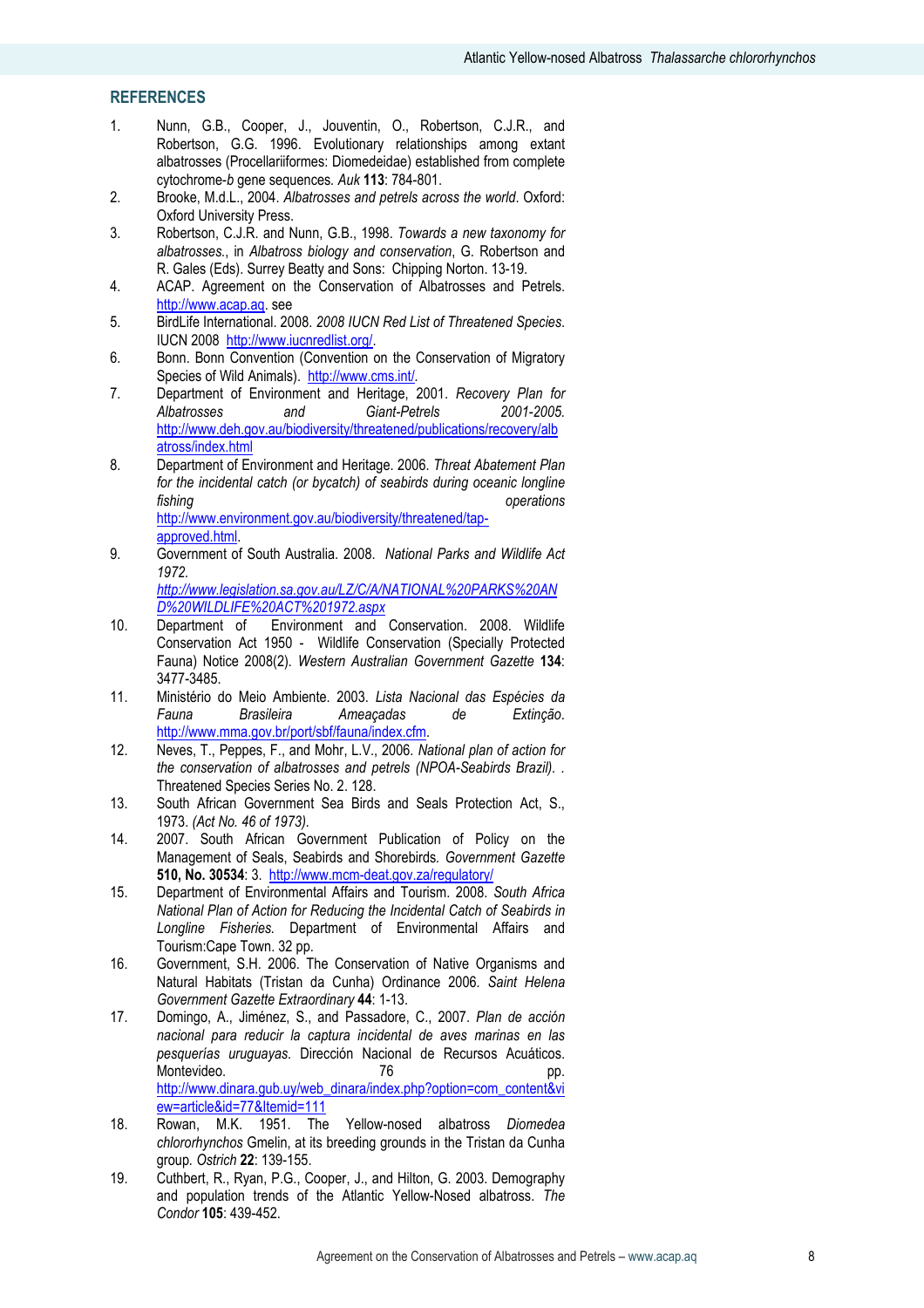- 20. Ryan, P.G., Dorse, C., and Hilton, G.M. 2006. The conservation status of the spectacled petrel Procellaria conspicillata. Biological Conservation 131: 575-583.
- 21. BirdLife International. 2008. Species factsheet: Thalassarche chlororhynchos. http://www.iucnredlist.org.
- 22. Richardson, M.E. 1984. Aspects of the ornithology of the Tristan Da Cunha group and Gough Island, 1972-1974. Cormorant 12: 122-201.
- 23. Fraser, M.W., Ryan, P.G., and Watkins, B.P. 1988. The seabirds at Inaccessible Island, South Atlantic Ocean. Cormorant 16: 7-13.
- 24. Cuthbert, R. and Sommer, E.S. 2004. Population size and trends of four globally threatened seabirds at Gough Island, South Atlantic Ocean. Marine Ornithology 32: 97-103.
- 25. World-Heritage-Committee. 2004. Report on the twenty-eighth session of the World Heritage Committee, Suzhou, China, 28 June - 7 July 2004. WHC-04/28.COM/26.
- 26. World Heritage Committee, 2004. Report on the twenty-eighth session of the World Heritage Committee. Suzhou, China.
- 27. Ramsar Convention on Wetlands. http://www.ramsar.org/.
- 28. Cooper, J. and Ryan, P.G., 1994. Management Plan for the Gough Island Wildlife Reserve. Edinburgh, Tristan da Cunha.
- 29. Ryan, P.G. and Glass, J.P., 2001. Inaccessible Island Nature Reserve Management Plan., Edinburgh, Tristan da Cunha: Government of Tristan da Cunha. 65.
- 30. Ryan, P.G. and Moloney, C.L. 2000. The status of Spectacled Petrels Procellaria conspicillata and other seabirds at Inaccessible Island. Marine Ornithology 28: 93-100.
- 31. Ryan, P.G., 2005. Atlantic Yellow-nosed Albatross Thalassarche chlororhynchos, in Roberts Birds of Southern Africa VII Edition, P.A.R. Hockey, P.G. Ryan, and W.R.J. Dean (Eds). John Voelker Bird Book Fund: Cape Town.
- 32. Rothwell, A., 2005. Tristan da Cunha: Biodiversity action plan. Royal Society for the Protection of Birds (RSPB): Bedfordshire.
- 33. Angel, A. and Cooper, J., 2006. A review of the impacts of introduced rodents on the islands of Tristan da Cunha and Gough Research Report No. 17. Sandy, UK: Royal Society for the Protection of Birds. X + 68.
- 34. Wanless, R.M., Angel, A., Cuthbert, R.J., Hilton, G.M., and Ryan, P.G. 2007. Can predation by invasive mice drive seabird extinctions? Biology Letters 3: 241-244.
- 35. Weimerskirch, H. 2004. Diseases threaten Southern Ocean albatrosses. Polar Biology 27: 374.
- 36. Marchant, S. and Higgins, P.J., 1990. Handbook of Australian, New Zealand, and Antarctic Birds: Ratites to Ducks v. 1. Oxford: Oxford University Press. 1536.
- 37. Crawford, R.J.M., Ryan, P.G., and Williams, A.J. 1991. Seabird consumption and production in the Benguela and western Agulhas ecosystems. South African Journal of Marine Science 11: 357-375.
- 38. Enticott, J.W. 1986. Associations between seabirds and cetaceans in the African sector of the Southern Ocean. South African Journal of Antarctic Research 16: 25-28.
- 39. Bugoni, L., Neves, T.S., Leite Jr, N.O., Carvalho, D., Sales, G., Furness, R.W., Stein, C.E., Peppes, F.V., Giffoni, B.B., and Monteiro, D.S. 2008. Potential bycatch of seabirds and turtles in hook-and-line fisheries of the Itaipava Fleet, Brazil. Fisheries Research 90: 217-224.
- 40. Colabuono, F.I. and Vooren, C.M. 2007. Diet of Black-browed Thalassarche melanophrys and Atlantic Yellow-nosed T. chlororhynchos albatrosses and White-chinned Procellaria aequinoctialis and Spectacled P. conspicillata petrels off southern Brazil. Marine Ornithology 35: 9-20.
- 41. Hagen, Y. 1982. Migration and longevity of Yellow-nosed Albatrosses Diomedea chlororhynchos banded on Tristan da Cunha in 1938. Ornis Scandinavica 13: 247-248.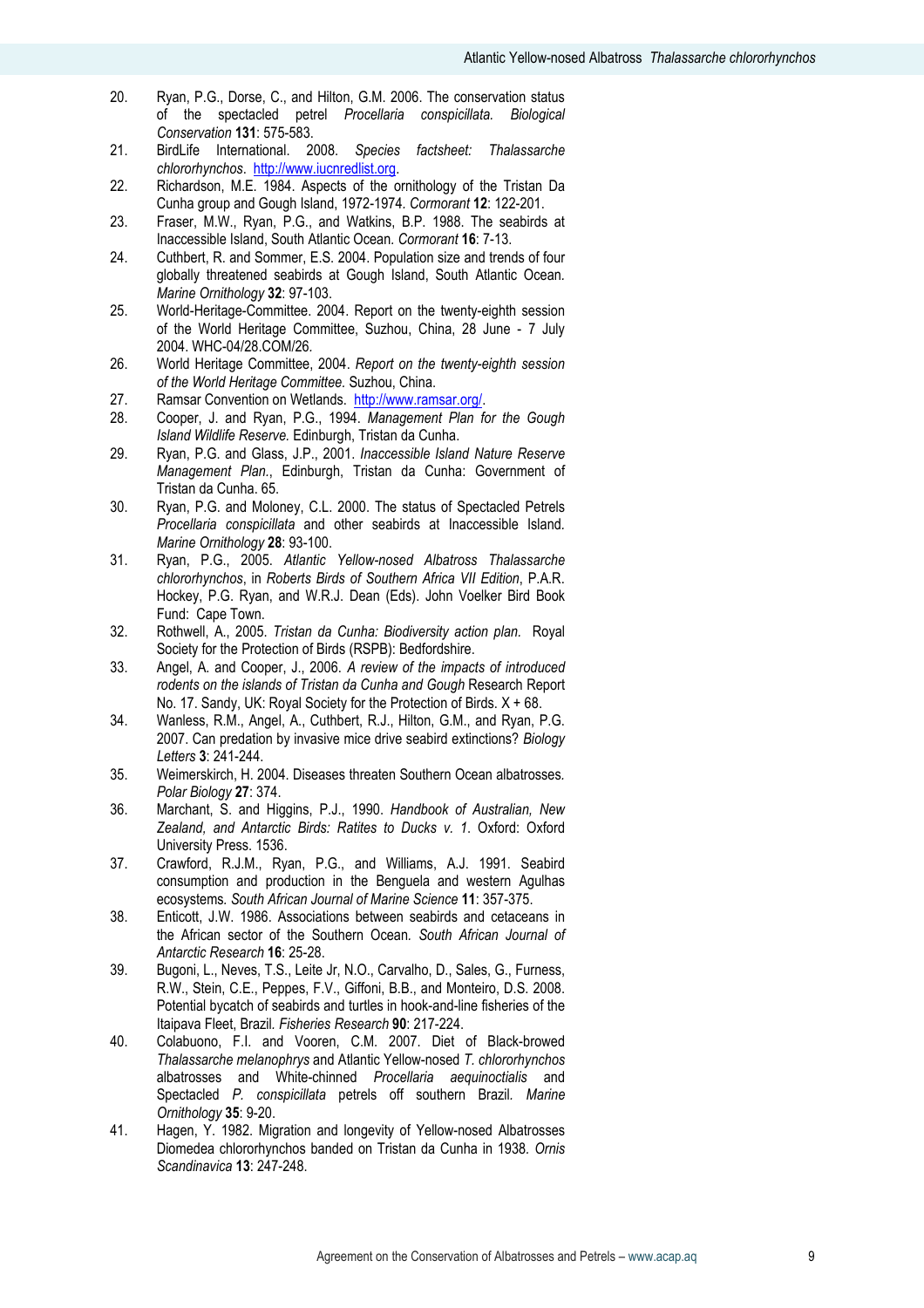- 42. Robertson, C.J.R. 1975. Yellow-nosed mollymawk (Diomedea chlororhynchos) recorded in the Chatham Islands. Notornis 22: 342-344.
- 43. Williams M, Gummer, H., Powlesland, R., Robertson, R., and Taylor, G. 2006. Migrations and movements of birds to New Zealand and surrounding seas.:Wellington.
- 44. BirdLife International, 2004. Tracking Ocean Wanderers: the global distribution of albatrosses and petrels. Results from the Global Procellariiform Tracking Workshop, 1-5 September, 2003, Gordon's Bay, South Africa. Cambridge UK: Birdlife International.
- 45. Watkins, B.P., Petersen, S.L., and Ryan, P.G. in press. Interactions between seabirds and deep water Hake (Merluccius spp.) trawl gear: an assessment of impacts in South African waters in 2004-2005. Animal Conservation.
- 46. Neves, T. and Olmos, F., 1997. Albatross mortality in fisheries off the coast of Brazil, in The Albatross: Biology and Conservation, G. Robertson and R. Gales (Eds). Surrey Beatty and Sons: Chipping Norton. 214-219.
- 47. Neves, T., Bugoni, L., Monteiro, D.S., Nascimiento, L., and Peppes, F., 2005. Seabird abundance and bycatch on Brazilian longline fishing fleet. CCAMLR Report WG/FSA/05-67. Hobart.
- 48. Barnes, K.N., Ryan, P.G., and Boix-Hinzen, C. 1997. The impact of the hake Merluccius spp. longline fishery off South Africa on Procellariiform seabirds. Biological Conservation 82: 227-234.
- 49. Bugoni, L., Mancini, P.L., Monteiro, D.S., Nascimiento, L., and Neves, T. 2008. Seabird bycatch in the Brazilian pelagic longline fishery and a review of capture rates in the southwestern Atlantic Ocean. Endangered Species Research 5: 137-147.
- 50. Boyer, D., Boyer, H., and Simmons, R., in press. Atlantic Yellow-nosed Albatross Thalassarche chlororhynchos. , in Birds to Watch in Namibia: Red, Rare and Endemic Species, R. Simmons and C. Brown (Eds). National Biodiversity Programme & Namibia Nature Foundation: Windhoek.
- 51. Ryan, P.G., Keith, D.G., and Kroese, M. 2002. Seabird bycatch by longline fisheries off southern Africa, 1998-2000. South African Journal of Marine Science 24: 103-110.

#### COMPILED BY

Ross Wanless, Percy FitzPatrick Institute University of Cape Town

#### **CONTRIBUTORS**

John Cooper Animal Demography Unit University of Cape Town

Peter Ryan DST/NRF Centre of Excellence at the Percy FitzPatrick Institute University of Cape Town

Mark Tasker Vice-Chair, ACAP Advisory Committee

ACAP Bycatch Working Group Contact: Barry Baker barry.baker@latitude42.com.au

ACAP Breeding Sites Working Group Contact: Richard Phillips raphil@bas.ac.uk

ACAP Status and Trends Working Group Contact: Rosemary Gales Rosemary.Gales@dpiw.tas.gov.au

ACAP Taxonomy Working Group Contact: Michael Double Mike.Double@aad.gov.au

BirdLife International, Global Seabird Programme Contact: Cleo Small Cleo.Small@rspb.org.uk Maps: Frances Taylor Tracking data contributors: Richard Cuthbert (Royal Society for the Protection of Birds, UK).

## RECOMMENDED CITATION

Agreement on the Conservation of Albatrosses and Petrels. 2009. ACAP Species assessment: Atlantic Yellow-nosed Albatross Thalassarche chlororhynchos. Downloaded from http://www.acap.aq on 1 September 2009.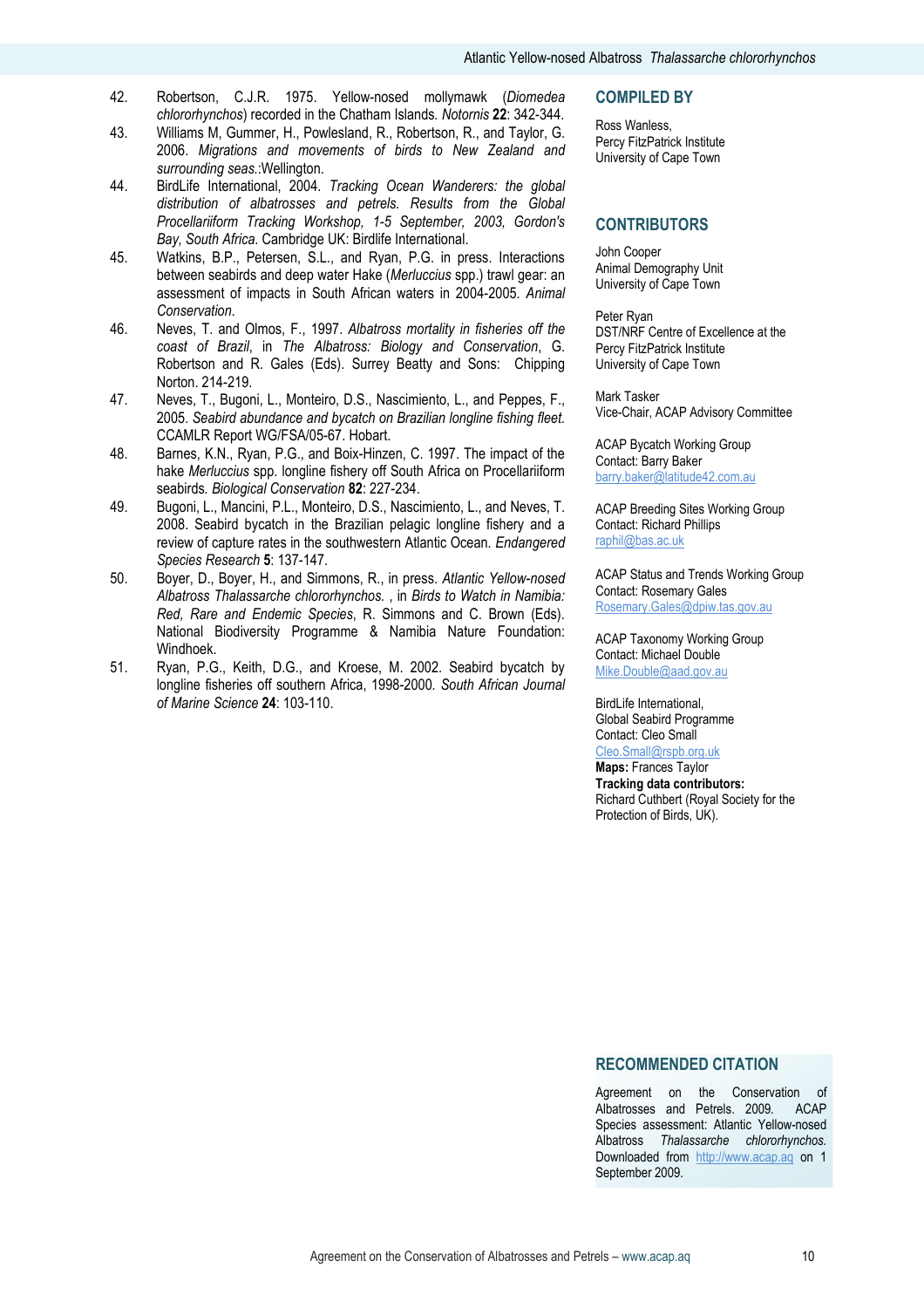## GLOSSARY AND NOTES

## Years.

The "split-year" system is used. Any count (whether breeding pairs or fledglings) made in the austral summer (e.g. of 1993/94) is reported as the second half of this split year (i.e. 1994).

The only species which present potential problems in this respect are *Diomedea* albatrosses, which lay in December-January, but whose fledglings do not depart until the following October-December. In order to keep records of each breeding season together, breeding counts from e.g. December 1993-January 1994 and productivity counts (of chicks/fledglings) of October-December 1994 are reported as 1994.

If a range of years is presented, it should be assumed that the monitoring was continuous during that time. If the years of monitoring are discontinuous, the actual years in which monitoring occurred are indicated.

## (ii) Methods Rating Matrix (based on NZ rating system)

## **METHOD**

A Counts of nesting adults (Errors here are detection errors (the probability of not detecting a bird despite its being present during a survey), the "nest-failure error" (the probability of not counting a nesting bird because the nest had failed prior to the survey, or had not laid at the time of the survey) and sampling error).

B Counts of chicks (Errors here are detection error, sampling and nest-failure error. The latter is probably harder to estimate later in the breeding season than during the incubation period, due to the tendency for egg- and chick-failures to show high interannual variability compared with breeding frequency within a species).

C Counts of nest sites (Errors here are detection error, sampling error and "occupancy error" (probability of counting a site or burrow as active despite it's not being used for nesting by birds during the season).

D Aerial-photo (Errors here are detection errors, nest-failure error, occupancy error and sampling error (error associated with counting sites from photographs), and "visual obstruction bias" - the obstruction of nest sites from view, always underestimating numbers).

E Ship- or ground- based photo (Errors here are detection error, nest-failure error, occupancy error, sampling error and "visual obstruction bias" (the obstruction of nest sites from view from low-angle photos, always underestimating numbers)<br>F

Unknown

**G** Count of eggs in subsample population<br> **H** Count of chicks in subsample population

Count of chicks in subsample population and extrapolation (chicks x breeding success - no count of eggs)

### RELIABILITY

- 1 Census with errors estimated
- 2 Distance-sampling of representative portions of colonies/sites with errors estimated
- 3 Survey of quadrats or transects of representative portions of colonies/sites with errors estimated
- 4 Survey of quadrats or transects without representative sampling but with errors estimated
- 5 Survey of quadrats or transects without representative sampling nor errors estimated
- 6 Unknown

#### (iii) Population Survey Accuracy

High Within 10% of stated figure;

Medium Within 50% of stated figure;

Low Within 100% of stated figure (eg coarsely assessed via area of occupancy and assumed density)

### Unknown

#### (iv) Population Trend

Where calculated, trend analyses were run in TRIM software using the linear trend model with stepwise selection of change points (missing values removed) with serial correlation taken into account but not overdispersion.

#### (v) Productivity (Breeding Success)

Defined as proportion of eggs that survive to chicks at/near time of fledging unless indicated otherwise